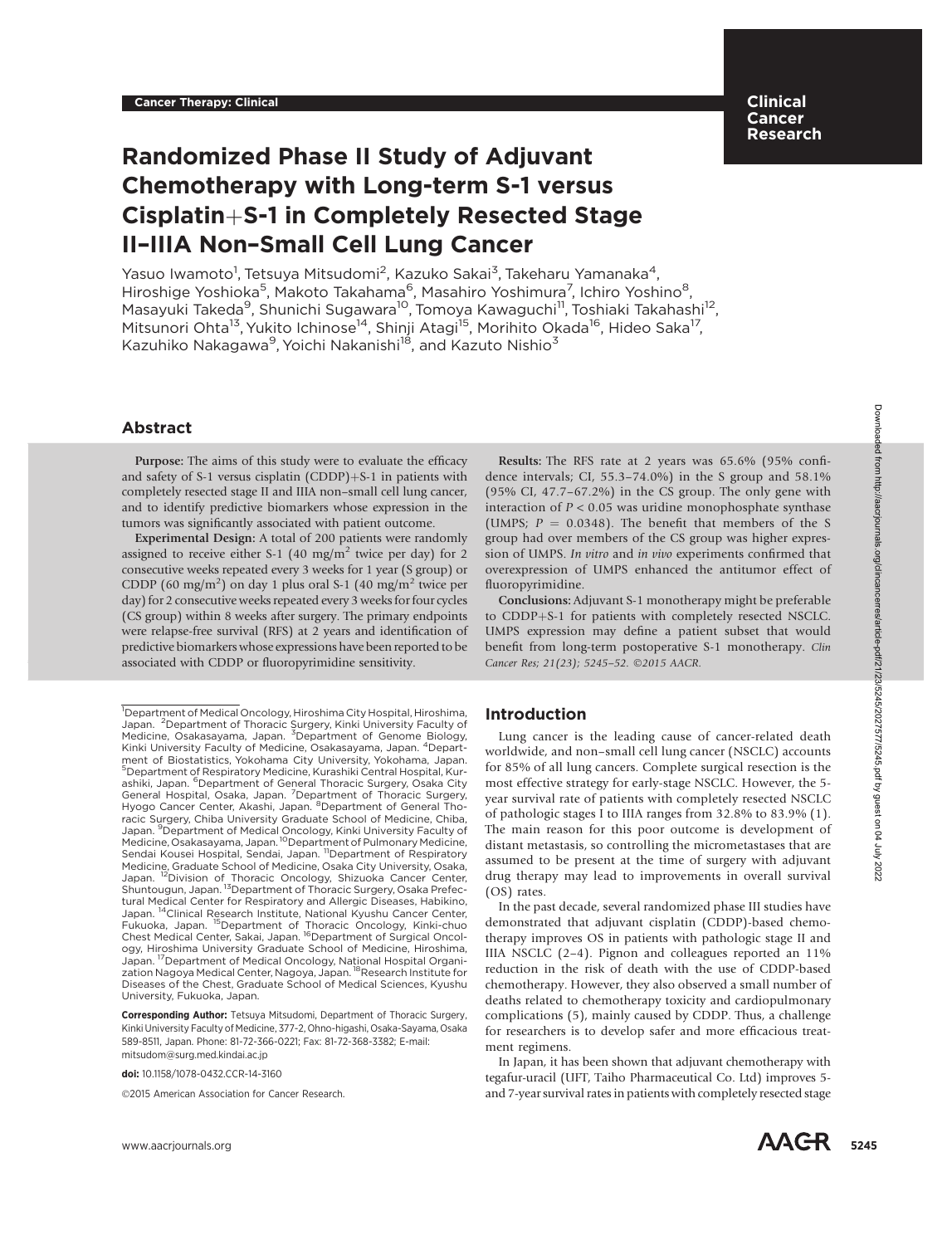## Translational Relevance

S-1 is an oral anticancer agent that consists of tegafur, gimeracil, and oteracil potassium at a molar ratio of 1:0.4:1. In this randomized phase II trial, we compared long-term S-1 monotherapy with cisplatin $+S-1$  in patients with completely resected pathologic stage II and III non–small cell lung cancer and explored predictive biomarkers. The primary endpoint relapse-free survival at 2 years—was similar in both groups, and the toxicities were mild in the S-1 group. We identified expression levels of uridine monophosphate synthase (UMPS) as a predictive biomarker for long-term S-1 monotherapy. We were also able to confirm the utility of UMPS in in vitro and in vivo experiments. Our study suggests that long-term S1 monotherapy is an attractive adjuvant therapy option and that UMPS is a useful biomarker for identifying patients most likely to benefit from it.

I adenocarcinoma (6). Fluoropyrimidines, such as tegafur, are known to have time-dependent antitumor effects (7–9), and it is thought that long-term postoperative administration will be beneficial. However, how useful UFT will be in postoperative adjuvant chemotherapy for patients at more advanced disease stages is not clear (10, 11).

S-1 (TS-1, Taiho Pharmaceutical Co. Ltd), which consists of tegafur, gimeracil, and oteracil potassium at a molar ratio of 1:0.4:1 (12, 13), is a modified version of UFT. Gimeracil is added to reduce the degradation of tegafur by inhibiting dehydropyrimidine dehydrogenase, and oteracil is added to lower fluoropyrimidine levels in the gut to reduce gastrointestinal toxicity. A phase II study of combination chemotherapy with S-1 and CDDP for previously untreated patients with advanced NSCLC showed an objective response of 47%, and a median survival time (MST) of 11.2 months (14). A recent phase III trial demonstrated that  $CDDP+S-1$  was not inferior to  $CDDP+docetaxel$  in terms of OS in patients with advanced NSCLC (15). Although S-1 is more active and toxic than UFT (16), it can be administered for a year as a postoperative adjuvant therapy for gastric cancer, resulting in prolongation of both PFS and OS when compared with surgery alone (17). Thus, it would be useful to know how good long-term S-1 is as an adjuvant therapy for patients with stage II–III lung cancer who would otherwise be candidates for cisplatin doublet chemotherapy.

In this randomized phase II trial, we compared long-term S-1 monotherapy  $(S)$  with CDDP+S-1  $(CS)$  in patients with completely resected pathologic stage II and III NSCLC, hypothesizing that long-term S-1 would be at least as effective as cisplatin doublet. Although the fact that fluoropyrimidine is a time-dependent drug makes CDDP+long-term S1 appear to be an attractive alternative, we decided to abandon this strategy over concerns about increased toxicity due to long-term administration of S-1.

Even with cisplatin doublet adjuvant therapy, the survival benefit 5 years after surgery is about 5%, meaning that the remaining 95% of patients experience no benefit. This has led to a search for biomarkers that would allow selection of patients who were suitable for adjuvant chemotherapy as a co-primary endpoint.

## Materials and Methods

Patients with completely resected stage II or IIIA (metastasis to a single mediastinal lymph node only) NSCLC, as classified according to the TNM staging system version 6, aged 20 to 74 years, and an Eastern Cooperative Oncology Group (ECOG) performance status (PS) of 0 or 1 were eligible. Patients had to have adequate bone marrow and organ function. The main exclusion criteria were a history of drug allergies, interstitial pneumonia, and concomitant malignancies: heart failure, uncontrolled diabetes mellitus, and active infections. Patients who had undergone a pneumonectomy were also excluded. Written informed consent was obtained from all patients, and the study protocol was approved by the Institutional Review Board of each participating institution.

This study is registered on the UMIN Clinical Trial Database (Study ID: 000001658).

#### Procedures

Selected patients were randomly assigned to receive either oral S-1 (40 mg/m<sup>2</sup> twice per day) on day 1 to 14 every 3 weeks for a year (S group), or CDDP  $(60 \text{ mg/m}^2)$  on day 1 plus oral S-1  $(40 \,\mathrm{mg/m^2})$  twice per day) on 14 consecutive days repeated every 3 weeks for four cycles (CS group). Patients were required to start the protocol treatment within 8 weeks after surgery. Randomization (minimization method) was done at the central datacenter, and the stratification factors were pathologic disease stage (II vs. IIIA), type of histology (adenocarcinoma vs. others), and institutions. The primary endpoints were relapse-free survival (RFS) at 2 years, and identification of molecules whose expression was significantly associated with patient outcome. Secondary endpoints included OS, rate of adverse events/side effects, and medical treatment completion rate. Relapse was assessed by means of PET and a CT scan of the chest at 6, 12, 18, and 24 months after initiation of the protocol treatment.

#### Biomarker analysis

cDNA extracted from macro-dissected formalin-fixed paraffinembedded specimens was obtained from 197 of 200 patients. Thirty genes, including 18 whose expressions have been reported to be potentially associated with CDDP (e.g. ERCC1, XRCC1, BRCA1, GSTpi, HMG1, and TBP), and 12 genes associated with fluoropyrimidine sensitivity (TS, DHFR, DPD, UMPS, and UPP1; Table 1), were measured by mass spectrometry (QGE analysis MassArray). Primer sequences for each gene are available on request.

#### Statistical analysis

In this study, we expected the 2-year RFS rates for II-IIIA to be 50% in both groups. In order to obtain a precision of approximately  $\pm$  10% width in 95% confidence intervals (95% CIs), a total of 100 patients per group were required. The following decision rules were adopted: if the Bayesian posterior probability that the 2-year RFS would exceed a threshold value of 40% was less than 0.85, neither regimen merited further evaluation; if only one regimen had a probability of more than 0.85, then that regimen merited further study; if both regimens had probabilities of more than 0.85, no formal comparison of the two 2-year RFSs was made, but the decision was made on the basis of information about the secondary endpoints.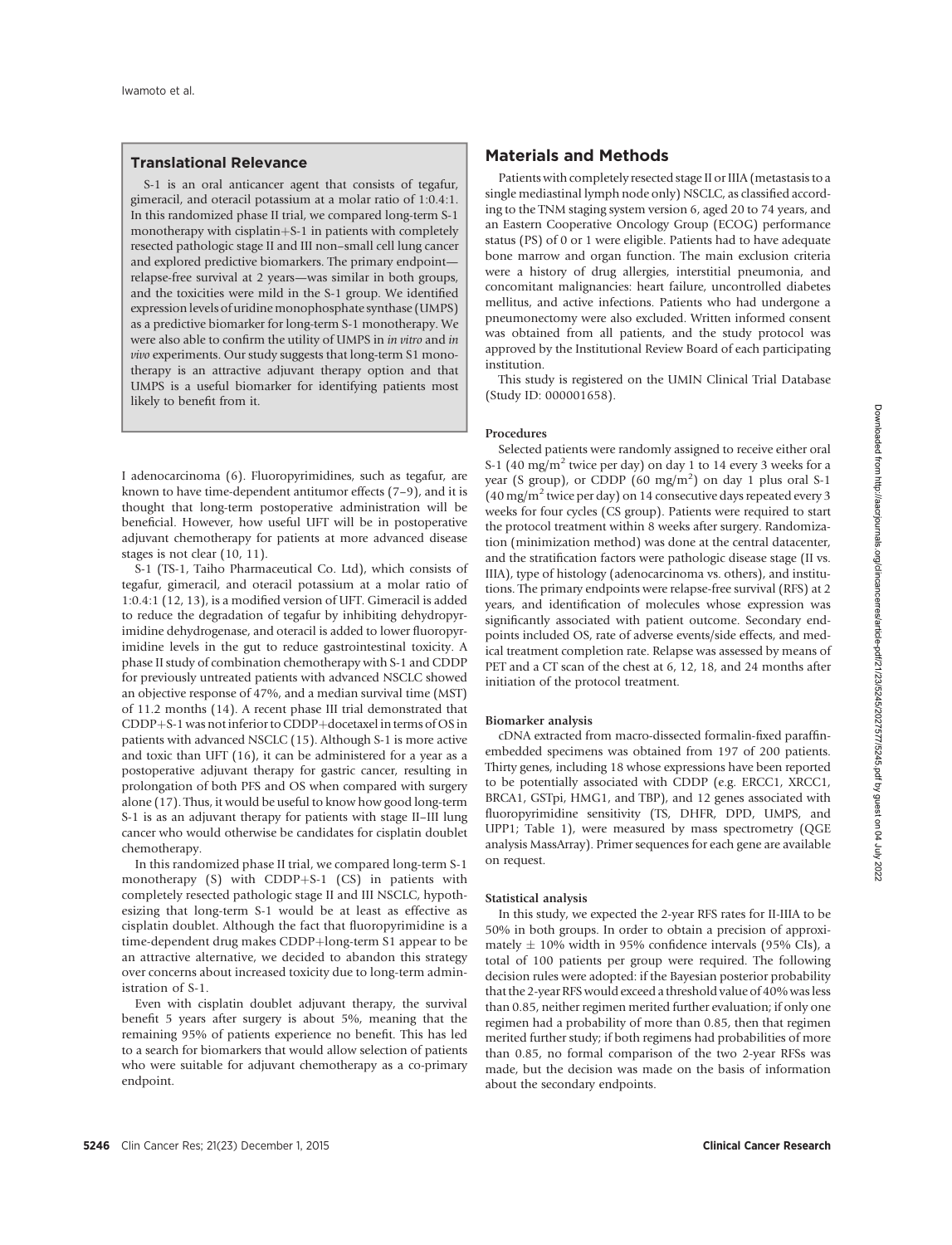|          |                      |                                                                                                                                                                                                                                                                                                                                                                                                                                                                                                                                                                                                                                                                                                                                                                                                                                                                                                                                | % of patients with                                                                                                                                                                                                                                                                                                                                                                                                                                                                                                                                                                                                                                                                                                                                                                                                                                                              |                          |                                          |
|----------|----------------------|--------------------------------------------------------------------------------------------------------------------------------------------------------------------------------------------------------------------------------------------------------------------------------------------------------------------------------------------------------------------------------------------------------------------------------------------------------------------------------------------------------------------------------------------------------------------------------------------------------------------------------------------------------------------------------------------------------------------------------------------------------------------------------------------------------------------------------------------------------------------------------------------------------------------------------|---------------------------------------------------------------------------------------------------------------------------------------------------------------------------------------------------------------------------------------------------------------------------------------------------------------------------------------------------------------------------------------------------------------------------------------------------------------------------------------------------------------------------------------------------------------------------------------------------------------------------------------------------------------------------------------------------------------------------------------------------------------------------------------------------------------------------------------------------------------------------------|--------------------------|------------------------------------------|
|          |                      |                                                                                                                                                                                                                                                                                                                                                                                                                                                                                                                                                                                                                                                                                                                                                                                                                                                                                                                                | above detection limit                                                                                                                                                                                                                                                                                                                                                                                                                                                                                                                                                                                                                                                                                                                                                                                                                                                           | Univariate P             | <b>Multivariate P</b>                    |
|          |                      | Genes whose expression is potentially associated with fluoropyrimidine sensitivity                                                                                                                                                                                                                                                                                                                                                                                                                                                                                                                                                                                                                                                                                                                                                                                                                                             |                                                                                                                                                                                                                                                                                                                                                                                                                                                                                                                                                                                                                                                                                                                                                                                                                                                                                 |                          |                                          |
|          | <b>DHFR</b><br>DPD   | Dehydroforlate reductase<br>Dihydropyrimidine dehydrogenase                                                                                                                                                                                                                                                                                                                                                                                                                                                                                                                                                                                                                                                                                                                                                                                                                                                                    | 22%<br>52%                                                                                                                                                                                                                                                                                                                                                                                                                                                                                                                                                                                                                                                                                                                                                                                                                                                                      | 0.0491                   | $0.0578*$                                |
|          | ECGF1                | Endothelial cell growth factor/thymidine                                                                                                                                                                                                                                                                                                                                                                                                                                                                                                                                                                                                                                                                                                                                                                                                                                                                                       | 92%                                                                                                                                                                                                                                                                                                                                                                                                                                                                                                                                                                                                                                                                                                                                                                                                                                                                             | 0.1141                   | 0.3647                                   |
|          |                      | phosphorylase                                                                                                                                                                                                                                                                                                                                                                                                                                                                                                                                                                                                                                                                                                                                                                                                                                                                                                                  |                                                                                                                                                                                                                                                                                                                                                                                                                                                                                                                                                                                                                                                                                                                                                                                                                                                                                 |                          |                                          |
|          | <b>FPGS</b>          | Folypolyglutamate synthase                                                                                                                                                                                                                                                                                                                                                                                                                                                                                                                                                                                                                                                                                                                                                                                                                                                                                                     | 99%                                                                                                                                                                                                                                                                                                                                                                                                                                                                                                                                                                                                                                                                                                                                                                                                                                                                             | 0.5339                   | 0.4501                                   |
|          | <b>MTHFR</b>         | Methylenetetrahydrofolate reductase                                                                                                                                                                                                                                                                                                                                                                                                                                                                                                                                                                                                                                                                                                                                                                                                                                                                                            | 3%                                                                                                                                                                                                                                                                                                                                                                                                                                                                                                                                                                                                                                                                                                                                                                                                                                                                              |                          |                                          |
|          | PRPS1                | Phosphoribosyl pyrophosphate synthetase 1                                                                                                                                                                                                                                                                                                                                                                                                                                                                                                                                                                                                                                                                                                                                                                                                                                                                                      | 99%                                                                                                                                                                                                                                                                                                                                                                                                                                                                                                                                                                                                                                                                                                                                                                                                                                                                             | 0.5807                   | 0.8306                                   |
|          | RRM1                 | Ribonucleotide reductase M1                                                                                                                                                                                                                                                                                                                                                                                                                                                                                                                                                                                                                                                                                                                                                                                                                                                                                                    | 61%                                                                                                                                                                                                                                                                                                                                                                                                                                                                                                                                                                                                                                                                                                                                                                                                                                                                             | 0.367                    | 0.5305                                   |
|          | TK1                  | Thymidine kinase 1                                                                                                                                                                                                                                                                                                                                                                                                                                                                                                                                                                                                                                                                                                                                                                                                                                                                                                             | 37%                                                                                                                                                                                                                                                                                                                                                                                                                                                                                                                                                                                                                                                                                                                                                                                                                                                                             | $\overline{\phantom{0}}$ | $\qquad \qquad -$                        |
|          | TS                   | Thymidylate synthase                                                                                                                                                                                                                                                                                                                                                                                                                                                                                                                                                                                                                                                                                                                                                                                                                                                                                                           | 76%                                                                                                                                                                                                                                                                                                                                                                                                                                                                                                                                                                                                                                                                                                                                                                                                                                                                             | 0.1755                   | 0.2383                                   |
|          | UCK <sub>2</sub>     | Uridine-cytidine kinase 2                                                                                                                                                                                                                                                                                                                                                                                                                                                                                                                                                                                                                                                                                                                                                                                                                                                                                                      | 78%                                                                                                                                                                                                                                                                                                                                                                                                                                                                                                                                                                                                                                                                                                                                                                                                                                                                             | 0.1087                   | 0.2845                                   |
|          | <b>UMPS</b>          | Uridine monophosphate synthetase/orotate<br>phosphoribosyl transferase and orotidine-<br>5'-decarboxylase                                                                                                                                                                                                                                                                                                                                                                                                                                                                                                                                                                                                                                                                                                                                                                                                                      | 82%                                                                                                                                                                                                                                                                                                                                                                                                                                                                                                                                                                                                                                                                                                                                                                                                                                                                             | 0.0243                   | $0.0348**$                               |
|          | UPP1                 | Uridine phosphorylase 1                                                                                                                                                                                                                                                                                                                                                                                                                                                                                                                                                                                                                                                                                                                                                                                                                                                                                                        | 69%                                                                                                                                                                                                                                                                                                                                                                                                                                                                                                                                                                                                                                                                                                                                                                                                                                                                             | 0.0645                   | $0.0745*$                                |
|          |                      | Genes whose expression is potentially associated with CDDP sensitivity                                                                                                                                                                                                                                                                                                                                                                                                                                                                                                                                                                                                                                                                                                                                                                                                                                                         |                                                                                                                                                                                                                                                                                                                                                                                                                                                                                                                                                                                                                                                                                                                                                                                                                                                                                 |                          |                                          |
|          | ERCC1                | Excision repair cross-complementing 1                                                                                                                                                                                                                                                                                                                                                                                                                                                                                                                                                                                                                                                                                                                                                                                                                                                                                          | 97%                                                                                                                                                                                                                                                                                                                                                                                                                                                                                                                                                                                                                                                                                                                                                                                                                                                                             | 0.8732                   | 0.7908                                   |
|          | ERCC6                | Excision repair cross-complementing 6/                                                                                                                                                                                                                                                                                                                                                                                                                                                                                                                                                                                                                                                                                                                                                                                                                                                                                         | 62%                                                                                                                                                                                                                                                                                                                                                                                                                                                                                                                                                                                                                                                                                                                                                                                                                                                                             | 0.0534                   | $0.0697*$                                |
|          |                      | Cockayne syndrome B                                                                                                                                                                                                                                                                                                                                                                                                                                                                                                                                                                                                                                                                                                                                                                                                                                                                                                            |                                                                                                                                                                                                                                                                                                                                                                                                                                                                                                                                                                                                                                                                                                                                                                                                                                                                                 |                          |                                          |
|          | <b>NP</b>            | Nucleoside phosphorylase                                                                                                                                                                                                                                                                                                                                                                                                                                                                                                                                                                                                                                                                                                                                                                                                                                                                                                       | 8%                                                                                                                                                                                                                                                                                                                                                                                                                                                                                                                                                                                                                                                                                                                                                                                                                                                                              |                          |                                          |
|          | XRCC3                | X-ray repair complementing defective repair                                                                                                                                                                                                                                                                                                                                                                                                                                                                                                                                                                                                                                                                                                                                                                                                                                                                                    | 25%                                                                                                                                                                                                                                                                                                                                                                                                                                                                                                                                                                                                                                                                                                                                                                                                                                                                             |                          |                                          |
|          |                      | in Chinese hamster cells 3                                                                                                                                                                                                                                                                                                                                                                                                                                                                                                                                                                                                                                                                                                                                                                                                                                                                                                     |                                                                                                                                                                                                                                                                                                                                                                                                                                                                                                                                                                                                                                                                                                                                                                                                                                                                                 |                          |                                          |
|          | BRCA1                | Breast cancer 1                                                                                                                                                                                                                                                                                                                                                                                                                                                                                                                                                                                                                                                                                                                                                                                                                                                                                                                | 27%                                                                                                                                                                                                                                                                                                                                                                                                                                                                                                                                                                                                                                                                                                                                                                                                                                                                             |                          |                                          |
|          | <b>CSA</b>           | Cockayne syndrome A/ERCC8                                                                                                                                                                                                                                                                                                                                                                                                                                                                                                                                                                                                                                                                                                                                                                                                                                                                                                      | 28%                                                                                                                                                                                                                                                                                                                                                                                                                                                                                                                                                                                                                                                                                                                                                                                                                                                                             |                          |                                          |
|          | gammaGCS             | Gamma-glutamylcysteine synthetase                                                                                                                                                                                                                                                                                                                                                                                                                                                                                                                                                                                                                                                                                                                                                                                                                                                                                              | 20%                                                                                                                                                                                                                                                                                                                                                                                                                                                                                                                                                                                                                                                                                                                                                                                                                                                                             |                          |                                          |
|          | GSTalpha             | Glutathione S-transferase alpha                                                                                                                                                                                                                                                                                                                                                                                                                                                                                                                                                                                                                                                                                                                                                                                                                                                                                                | 24%                                                                                                                                                                                                                                                                                                                                                                                                                                                                                                                                                                                                                                                                                                                                                                                                                                                                             |                          |                                          |
|          | GSTpi                | Glutathione S-transferase pi                                                                                                                                                                                                                                                                                                                                                                                                                                                                                                                                                                                                                                                                                                                                                                                                                                                                                                   | 60%                                                                                                                                                                                                                                                                                                                                                                                                                                                                                                                                                                                                                                                                                                                                                                                                                                                                             | 0.4552                   | 0.6408                                   |
|          | HMG1                 | High-mobility group 1                                                                                                                                                                                                                                                                                                                                                                                                                                                                                                                                                                                                                                                                                                                                                                                                                                                                                                          | 100%                                                                                                                                                                                                                                                                                                                                                                                                                                                                                                                                                                                                                                                                                                                                                                                                                                                                            | 0.0773                   | $0.0621*$                                |
|          | HMG2                 | High-mobility group 2                                                                                                                                                                                                                                                                                                                                                                                                                                                                                                                                                                                                                                                                                                                                                                                                                                                                                                          | 42%                                                                                                                                                                                                                                                                                                                                                                                                                                                                                                                                                                                                                                                                                                                                                                                                                                                                             |                          |                                          |
| 24       | <b>MGMT</b>          | O-6-methylguanine-DNA methyltransferase                                                                                                                                                                                                                                                                                                                                                                                                                                                                                                                                                                                                                                                                                                                                                                                                                                                                                        | 5%                                                                                                                                                                                                                                                                                                                                                                                                                                                                                                                                                                                                                                                                                                                                                                                                                                                                              |                          |                                          |
|          | MT1A                 | Metallothionein 1A                                                                                                                                                                                                                                                                                                                                                                                                                                                                                                                                                                                                                                                                                                                                                                                                                                                                                                             | 99%                                                                                                                                                                                                                                                                                                                                                                                                                                                                                                                                                                                                                                                                                                                                                                                                                                                                             | 0.2359                   | 0.7555                                   |
|          | MT <sub>2</sub> A    | Metallothionein 2A                                                                                                                                                                                                                                                                                                                                                                                                                                                                                                                                                                                                                                                                                                                                                                                                                                                                                                             | 100%                                                                                                                                                                                                                                                                                                                                                                                                                                                                                                                                                                                                                                                                                                                                                                                                                                                                            | 0.6289                   | 0.785                                    |
|          | OGG1                 | 8-Oxoguanine DMA glycosylase                                                                                                                                                                                                                                                                                                                                                                                                                                                                                                                                                                                                                                                                                                                                                                                                                                                                                                   | 21%                                                                                                                                                                                                                                                                                                                                                                                                                                                                                                                                                                                                                                                                                                                                                                                                                                                                             | $\overline{\phantom{0}}$ | $\overline{\phantom{0}}$                 |
|          | Rad51                |                                                                                                                                                                                                                                                                                                                                                                                                                                                                                                                                                                                                                                                                                                                                                                                                                                                                                                                                | 28%                                                                                                                                                                                                                                                                                                                                                                                                                                                                                                                                                                                                                                                                                                                                                                                                                                                                             |                          | —                                        |
| 29<br>30 | <b>XPD</b>           | Xeroderma pigmentosum group D/ERCC2                                                                                                                                                                                                                                                                                                                                                                                                                                                                                                                                                                                                                                                                                                                                                                                                                                                                                            | 66%                                                                                                                                                                                                                                                                                                                                                                                                                                                                                                                                                                                                                                                                                                                                                                                                                                                                             | 0.5428                   | 0.5403                                   |
|          | XRCC1                | X-ray repair cross-complementing protein 1<br>*, $P < 0.10$ by both uni- and multivariate analyses.                                                                                                                                                                                                                                                                                                                                                                                                                                                                                                                                                                                                                                                                                                                                                                                                                            | 39%                                                                                                                                                                                                                                                                                                                                                                                                                                                                                                                                                                                                                                                                                                                                                                                                                                                                             |                          |                                          |
|          |                      | The Kaplan–Meier method was used to estimate the RFS and OS<br>curves of the treatment groups. The 95% CIs of 2-year RFS were<br>estimated according to the Greenwood formula. Stratified Cox<br>regression with histology (adenocarcinoma vs. other) and path-<br>ologic stage (II vs. III) as strata was applied to estimate the HR<br>between the two groups. All efficacy analyses were done for the full<br>analysis set, which was defined as all randomly assigned patients<br>with confirmed eligibility. Safety analyses were done for patients<br>who were actually treated with at least one dose.<br>To evaluate potential biomarkers, the expression of each<br>gene was dichotomized according to its median value of<br>expression. P values for interaction between expression levels<br>(high/low) and treatment groups were calculated using a Cox<br>proportional hazards model. As we thought the power of | Creation of UMPS expressing cells in vitro<br>Plasmid constructs expressing Uridine monophosphate syn-<br>thetase (UMPS) were generated in pIRES2-ZsGreen1 vectors<br>(Clontech). Cells were transfected with empty pIRES2-ZsGreen1<br>or pIRES2-ZsGreen1-UMPS using FuGENE 6 (Roche Diagnos-<br>tics). Forty-eight hours after transfection, the virus was harvested.<br>NIH3T3 mouse fibroblasts and A549 lung adenocarcinoma cells<br>were purchased from the ATCC. A549 cells were authenticated by<br>short tandem repeat at Takara Bio Inc. These cells were maintained<br>in RPMI-1640 (Sigma) supplemented with 10% heat-inactivated<br>FBS, and were infected with viral supernatants; the GFP-positive<br>cells were then sorted. The stable viral transfectant cells in each cell<br>line were designated as NIH3T3-mock, NIH3T3-UMPS, A549-<br>mock, and A549-UMPS. |                          |                                          |
|          |                      | statistical tests for interaction would be low due to the small<br>number of relapses and deaths in this phase II study, we did not<br>adopt a rigorous statistical threshold to take account of mul-<br>tiple comparisons. Instead, our strategy was to perform con-<br>firmatory in vitro and in vivo studies of promising but poten-<br>tially false-positive genes identified in the current study. All P<br>values are reported as two tailed, and statistical analyses were<br>conducted with SAS (version 9.2, SAS Institute).                                                                                                                                                                                                                                                                                                                                                                                          | In vitro growth inhibition assay<br>Cells were transferred to 96-well flat-bottomed plates and cul-<br>tured for 24 hours before exposure for 72 hours to various con-<br>centrations of 5-FU, as indicated. Attached cells were fixed and then<br>stained for 10 minutes with 0.5% crystal violet. The stain was eluted<br>with 0.05 mol/L sodium dihydrogenphosphate dehydrate, and the<br>absorbance at 540 nm was measured with a spectrophotometer.                                                                                                                                                                                                                                                                                                                                                                                                                        |                          |                                          |
|          | www.aacrjournals.org |                                                                                                                                                                                                                                                                                                                                                                                                                                                                                                                                                                                                                                                                                                                                                                                                                                                                                                                                |                                                                                                                                                                                                                                                                                                                                                                                                                                                                                                                                                                                                                                                                                                                                                                                                                                                                                 |                          | Clin Cancer Res; 21(23) December 1, 2015 |

Table 1. List of genes examined and percentage of patients with values above detection limit and Pinteraction values for each gene by uni- and multivariate analysis

#### Creation of UMPS expressing cells in vitro

#### In vitro growth inhibition assay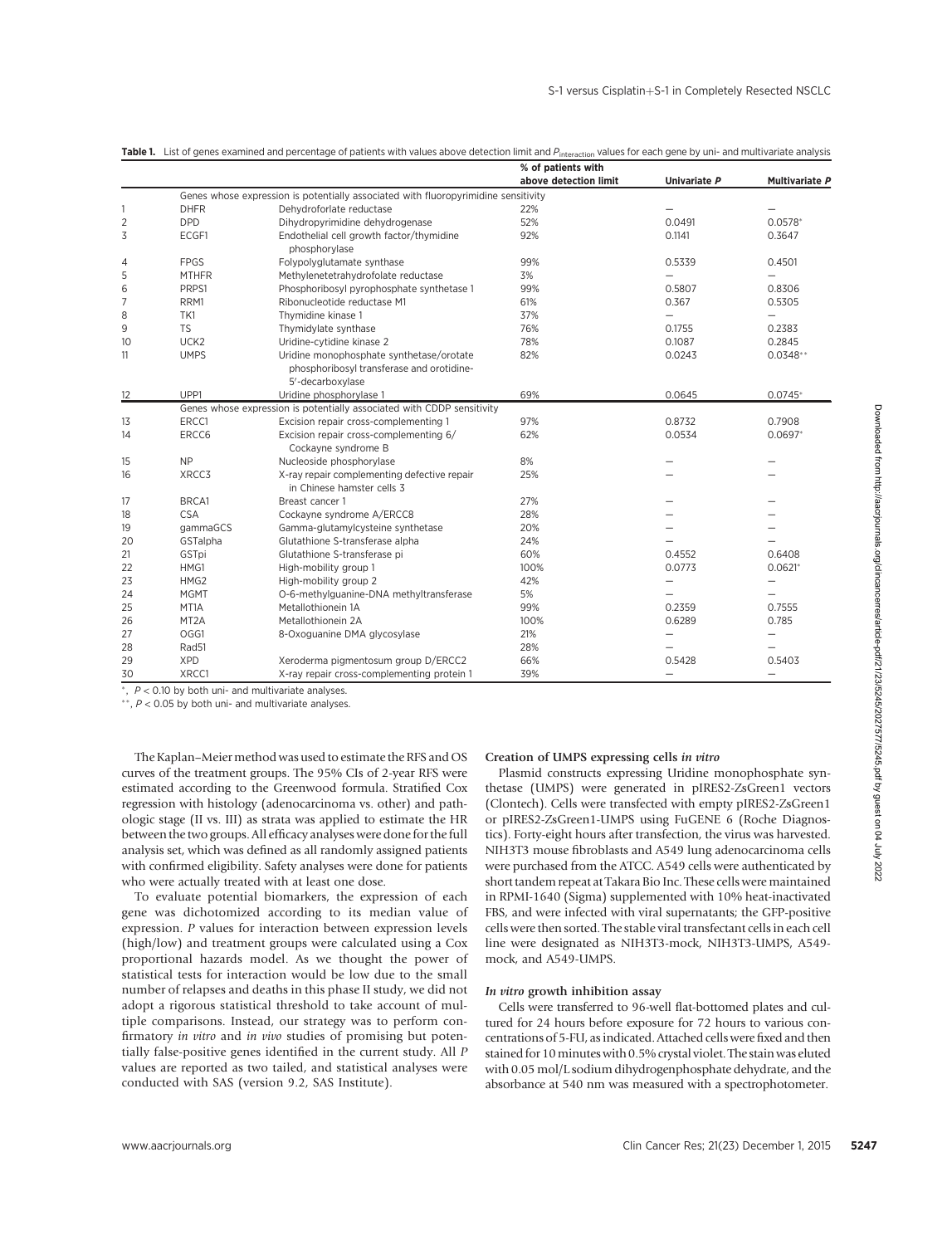

#### In vivo antitumor activity

All animal studies were performed in accordance with the Recommendations for Handling of Laboratory Animals for Biomedical Research compiled by the Committee on Safety and Ethical Handling Regulations for Laboratory Animal Experiments, Kinki University (Osaka, Japan). The ethical procedures followed conformed to the guidelines of the United Kingdom Coordinating Committee on Cancer Prevention Research.

Tumors cells ( $5 \times 10^6$ ) were injected subcutaneously into the axilla of athymic nude mice (BALB/c nu/nu, CLEA Japan). Treatment was initiated when tumors in each group of 6 mice achieved an average volume of 100 to 200 mm<sup>3</sup>. S-1 was administered orally 5 days per week for 4 weeks at doses of 5 and 8.3 mg/kg. 5- FU was administered intraperitoneally 5 days per week for 4 weeks at doses of 10 and 20 mg/kg. Tumor volume was determined from measurements of tumor length (L) and width (W) according to the following formula:  $LW^2/2$ . Both tumor size and body weight were measured twice per week.

## Results

#### Patient characteristics

A total of 200 patients from 30 institutions in Japan were enrolled in the study between September 2007 and December 2009 (Fig. 1). More than half of the patients were enrolled from the top five contributing institutions. The baseline demographic characteristics of the subjects were well balanced between the two treatment groups, except that the patients in the CS group had higher rates of extensive lymph node dissection and stage IIA disease, and a lower rate of IIB disease (Table 2). Because 3 patients in the S-1 group and 5 patients in the CDDP  $+$  S-1 group did not receive any chemotherapy, 192 patients were eligible for the safety analysis (Fig. 1).

#### Delivered chemotherapy

In total, 51 patients (52.6%) completed 15 cycles of adjuvant chemotherapy in the S-1 group, and 71 patients (74.7%) completed four cycles of adjuvant chemotherapy in the CDDP+S-1 group. The median relative dose intensities were high in both the S-1 (85.2%) and CDDP+S-1 groups (86.4% and 94.1%, respectively). The main reasons for discontinuation of the protocol treatment were patient withdrawal and medical decision based on toxicity (data not shown) in both groups, and recurrence in the S-1 group. The dose of S-1 was reduced for 25 of the 96 patients (26%) in the S group, whereas the dose of CDDP was reduced for 10 patients because of nonhematologic toxicities.

#### Survival analyses

In the 197 patients evaluated, a total of 89 relapses were observed. The 2-year RFS rate (one of the co-primary endpoints) was 65.6% (95% CI, 55.3–74.0%) in the S-1 group and 58.1%  $(47.7-67.2%)$  in the CDDP+S-1 group (Fig. 2A). The Bayesian posterior probability that the 2-year RFS would exceed a threshold value of 40% was 99.9% in the S-1 group and 99.9% in the  $CDDP+S-1$  group. The HR between the two groups by stratified Cox regression was 0.90 (0.59–1.37). The 5-year OS rates of the two groups were also comparable: 72.6% (95% CI, 64.3–82.0) in the S-1 group and 72.2% (95% CI, 63.8-81.7) in the CDDP+S-1 group (Fig. 2B).

#### Safety

Toxicity was evaluated according to the National Cancer Institute Common Toxicity Criteria version 3.0. The incidence of anemia or neutropenia of grade 3 or 4 was significantly lower among the patients in the S-1 group than among those in the  $CDDP + S-1$  group (anemia: 1.0% vs. 8.4%; neutropenia: 13.4% vs. 27.4%, respectively; Table 3). As for nonhematologic toxicities, grade 3 or 4 anorexia and nausea occurred more commonly in the  $CDDP + S-1$  group than in the S-1 group (anorexia:  $9.5\%$  vs.  $2.1\%$ ; nausea: 6.3% vs. 0%; febrile neutropenia: 5.3% vs. 0%, respectively). Conversely, treatment with S-1 was associated with a higher rate of grade 1 or 2 skin rash than treatment with  $CDDP + S-1$  (26.8% vs.9.5%, respectively). There were 17 deaths in the S-1 group and 18 deaths in the CDDP+S-1 group during the study period, but they were not treatment related.

#### Biomarkers

There were 14 genes whose expression levels were below the detection limit in more than half of the patients, and these genes were not subjected to further analyses (Table 1). Of the remaining 16 genes, the only one with interaction of  $P < 0.05$ was UMPS (also known as orotate phosphorybosyl transferase; OPRT;  $P = 0.0348$ ; Table 1). P values of <0.1 were obtained for DPD, UPP1, ERCC6, and HMG1. RFS at 2 years (95% CI) in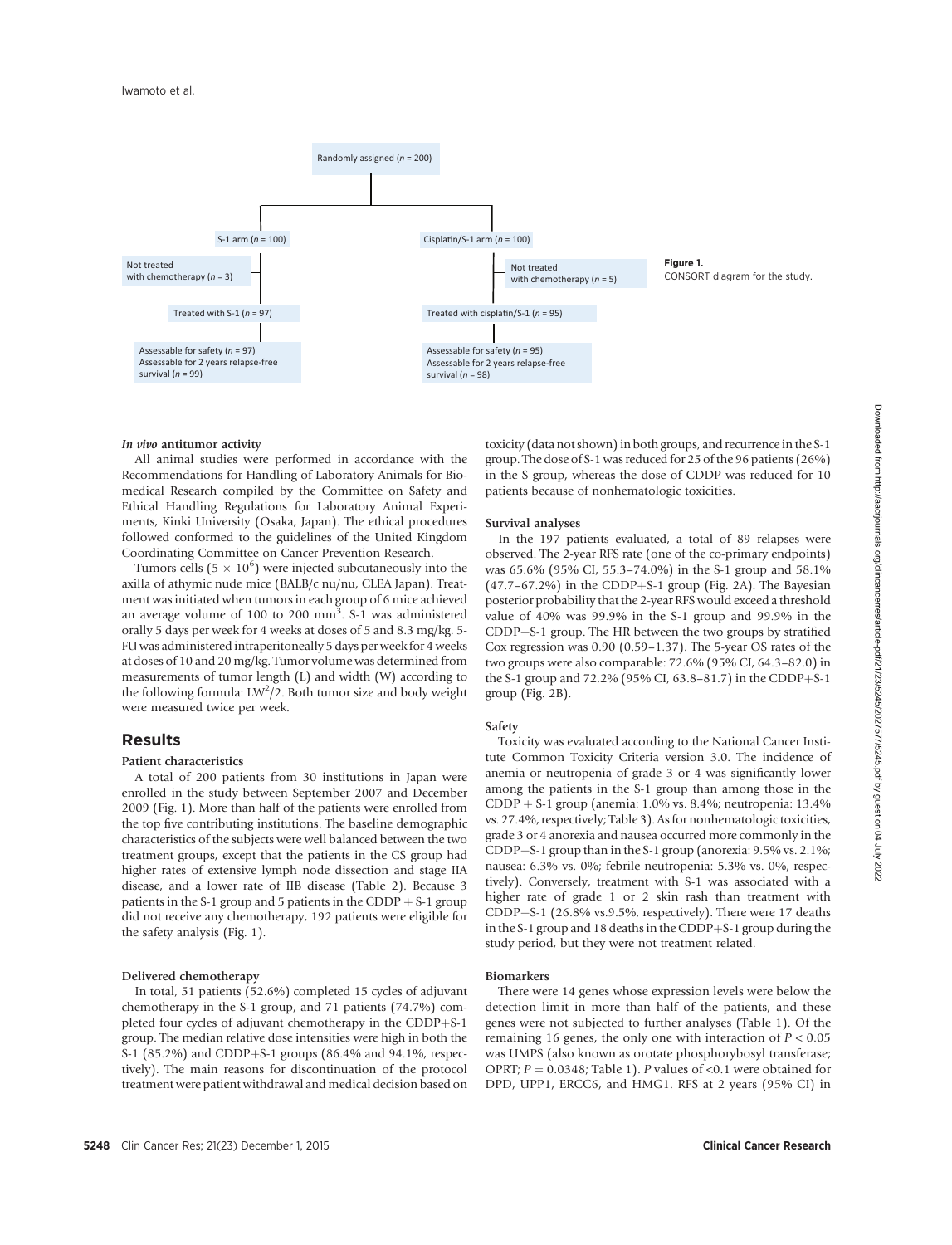| Table 2. Patient demographic and clinical characteristics |  |
|-----------------------------------------------------------|--|

|                       |            | S-1 ( $n = 99$ ) | CDDP+S-1 ( $n = 98$ ) |       |
|-----------------------|------------|------------------|-----------------------|-------|
| <b>Characteristic</b> | Category   | N %              | N %                   | P     |
| Age                   | Median     | 62               | 62                    | 0.916 |
| Sex                   | Male       | 72 (72.7)        | 77 (78.6)             |       |
|                       | Female     | 27(27.3)         | 21(21.4)              | 0.407 |
| P stage               | <b>IIA</b> | 17(17.2)         | 29(29.6)              |       |
|                       | <b>IIB</b> | 40 (40.4)        | 27(27.6)              | 0.061 |
|                       | Ш          | 42 (42.4)        | 42 (41.8)             |       |
| Histologic type       | Adeno      | 66 (66.7)        | 66 (67.3)             |       |
|                       | Squamous   | 22(22.2)         | 23(23.5)              | 0.934 |
|                       | Other      | 11(11.2)         | 9(9.2)                |       |
| Surgery               | Lobectomy  | 99 (100)         | 98 (100)              |       |
| Lymph node dissection | $NDO-1a$   | 6(6.1)           | 4(4.1)                | 0.747 |
|                       | $ND2^a$    | 93 (93.6)        | 94 (96.9)             |       |

aND0-1 and ND2 designate no lymph node dissection, dissection to the N1 level or N2 level, respectively.

patients with high levels of UMPS/OPRT was 69% (95% CI, 54–80%) in the S group and 53% (37–66%) in the CS group (Fig. 2C), whereas 2-year RFS in patients with low levels was 64% (49–76%) in the S group and 61% (46–73%) in the CS group (Fig. 2D). However, molecules such as ERCC1 and GSTpi (18, 19), whose expressions have previously been associated with CDDP sensitivity, did not emerge as predictive markers  $(P = 0.7908, 0.6406, respectively).$ 

#### Confirmation of UMPS as a predictive factor for pyrimidine sensitivity in vitro and in vivo

UMPS/OPRT could have been falsely identified as a predictive biomarker on the basis of a P value of <0.05. Therefore, we decided to evaluate the effect of UMPS/OPRT overexpression on fluoropyrimidine sensitivity in vitro and in vivo. Overexpression of UMPS was confirmed by Western blotting (Fig. 3A).

Overexpression of UMPS made the A549 lung cancer cell line about 100 times more sensitive to 5-FU in vitro (Fig. 3B). In vivo experiments also confirmed that UMPS/OPRT is a determinant of sensitivity to 5FU as well as S-1 (Fig. 3C).

### Discussion

The purpose of this randomized phase II study was to compare the efficacy of an oral fluoropyrimidine, S-1, with that of S-1 plus CDDP in adjuvant chemotherapy for NSCLC in two groups of patients. The primary endpoint, RFS at 2 years, was similar in both groups. The secondary endpoint, OS at 5 years, was also similar in both groups, and was reproducibly observed. The Bayesian posterior probability that 2-year RFS would exceed 40% was more than 99% in both groups.

The adverse events associated with  $S-1$  and  $CDDP+S-1$  were as expected: treatment with CDDP+S-1 resulted in higher incidences of neutropenia of grade 3 or 4 (27.4%) and anemia (8.4%) than treatment with S-1 alone, which gave incidences of only 13.4% and 1%, respectively. However, we found  $CDDP + S-1$  to be less toxic than the results of previous adjuvant trials had indicated: grade 3–4 neutropenia was noted in 73% of subjects in the Adjuvant Navelbine International Trialist Association trial (ANITA) and the National Cancer Institute of Canada JBR.10 trial (3, 4), respectively, and grade 4 neutropenia was found in 17.5% of patients in the International Adjuvant Lung Trial (IALT; ref. 2). In terms of nonhematologic toxicity, CDDP+S-1 produced higher incidences of febrile neutropenia, anorexia, nausea, and vomiting. In contrast, S-1 resulted in a higher incidence of skin rash. However, the toxicities were mild and controllable. There were no treatment-related deaths in either of our groups, although the sample size was admittedly small. Treatment-related deaths were reported in the previous trials (IALT: 0.8%, JBR.10: 0.8%, ANITA: 2%).

Although medication compliance of UFT at one year in a previous adjuvant trial was 74% (6), more than half (53%) of our patients received S-1 for a year. That S-1 had a favorable toxicity profile and produced survival outcomes comparable with those of CDDP+S-1 suggests that long-term administration is feasible.

As a co-primary endpoint, we were able to identify UMPS/ OPRT as a promising predictive biomarker for S-1 monotherapy. UMPS/OPRT catalyzes the conversion of 5FU to fluorouridine monophosphate (FUMP), which is a precursor of the active metabolites fluorodeoxyuridine monophosphate (FdUMP) and fluorouridine monophosphate (FUMP; ref. 20). Thus, high UMPS/OPRT expression appears to enhance the effect of 5FU. Indeed, SNPs and expression levels of UMPS/ OPRT have been reported to predict the efficacy and toxicity of 5FU in other human cancers and cell lines (21–23). Several reports on NSCLC treated with 5FU have shown associations between expression levels of UMPS/OPRT and clinical outcomes (24, 25).

Conflicting opinions exist regarding the expression of OPRT and the response to oral 5-FU–derivative agents. Nakano and colleagues reported that the 5-year survival rate of patients with OPRT-positive stage II to III tumors was significantly higher than that of patients with OPRT-negative tumors (24). Conversely, Takeda and colleagues reported that there is no significant association between tumor response and expression levels of OPRT (25). Our findings indicate that high UMPS/OPRT expression might identify a subset of patients who would benefit from S-1 rather than CDDP+S-1, even though both the monotherapy and combination groups received S-1. Our explanation is that susceptibility to UMPS/OPRT activity depends on differences in the length of treatment with S-1 (i.e., 1 year vs. 12 weeks), and hence differences in the total dose of S-1. However, the clinical relevance of UMPS/OPRT to NSCLC treated with S-1–based chemotherapy has not been established. Further prospective studies of these biomarkers are necessary to confirm clinical outcomes and benefits. paints with high levels of 104878/0078 is determined from haven, and working a controlline in controlline in the state of the state of the state of the broad and controlline in the state of the state of the location of th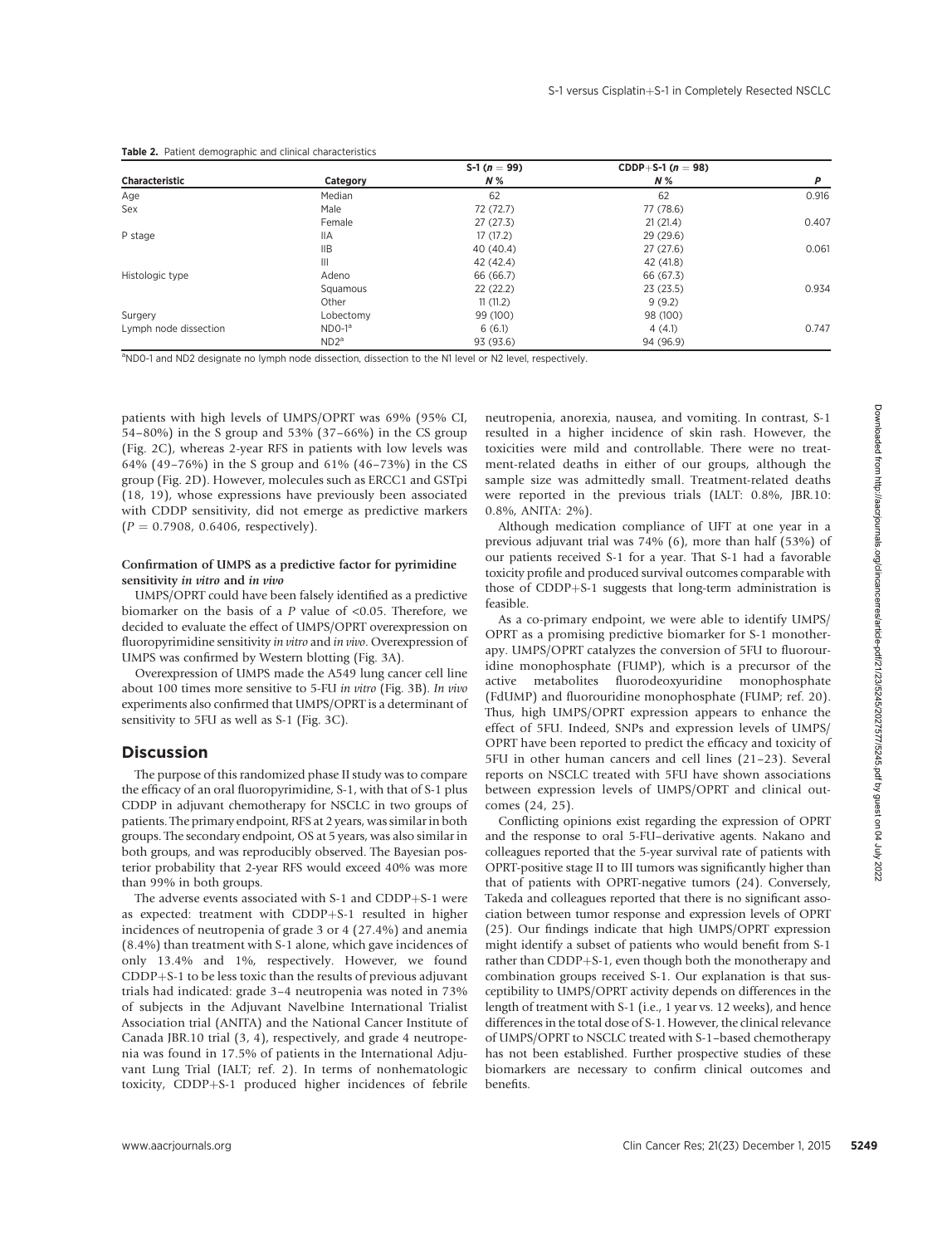

RFS curve and OS curve for all patients (A and B, respectively), and for those with high and low expressions of UMPS/OPRT (C and D, respectively).

In conclusion, this study suggests that adjuvant long-term S-1 monotherapy or CDDP+S-1 for completely resected stage II–III NSCLC is a viable alternative to cisplatin doublet chemotherapy in terms of efficacy and toxicity. UMPS/OPRT expression may be a useful marker for identifying patients who would benefit most from adjuvant long-term S-1, although the fact that we did not adjust for multiple testing may limit the relevance of this finding. We plan to conduct a randomized phase III trial to compare adjuvant chemotherapy with S1 monotherapy versus CDDP+vinorelbine for completely resected stage II–III NSCLC.

|                      | Regimen by grade (%) |         |          |          |                     |             |          |          |           |              |
|----------------------|----------------------|---------|----------|----------|---------------------|-------------|----------|----------|-----------|--------------|
|                      | S-1 ( $n = 97$ )     |         |          |          | CDDP+S-1 $(n = 95)$ |             |          | P        |           |              |
| <b>Toxicity</b>      | Grade I              | Grade 2 | Grade 3  | Grade 4  | Grade I             | Grade 2     | Grade 3  | Grade 4  | Any grade | Grade 3 or 4 |
| General              |                      |         |          |          |                     |             |          |          |           |              |
| Fatigue              | 36.1                 | 13.4    |          | 0        | 44.2                | 10.5        | 4.2      | 0        | 0.25      | 0.209        |
| Anorexia             | 49.5                 | 15.5    | 2.1      | 0        | 46.3                | 24.2        | 9.5      | 0        | 0.05      | 0.032        |
| Nausea               | 39.2                 | 13.4    | $\Omega$ | 0        | 46.3                | 22.1        | 6.3      | $\Omega$ | 0.002     | 0.014        |
| Vomiting             | 13.4                 | 3.1     | $\circ$  | 0        | 21.1                | 16.8        | 2.1      | 0        | < 0.001   | 0.244        |
| Skin rash            | 22.7                 | 4.1     | $\Omega$ | $\Omega$ | 9.5                 | $\Omega$    | $\Omega$ | $\Omega$ | 0.002     |              |
| Febrile neutropenia  | $\circ$              | 0       | 0        | 0        | 0                   | $\mathbf 0$ | 5.3      | 0        |           | 0.028        |
| Hematologic          |                      |         |          |          |                     |             |          |          |           |              |
| Anemia               | 15.5                 | 10.3    |          | 0        | 22.1                | 25.3        | 6.3      | 2.1      | < 0.001   | 0.018        |
| Neutropenia          | 29.9                 | 19.6    | 13.4     | $\Omega$ | 26.3                | 25.3        | 22.1     | 5.3      | 0.017     | 0.02         |
| Thrombocytopenia     | 9.3                  | 3.1     | $\Omega$ | 0        | 16.8                | 9.5         | 1.1      | 1.1      | 0.007     | 0.244        |
| Biochemical          |                      |         |          |          |                     |             |          |          |           |              |
| ALT elevation        | 30.9                 | 5.2     |          | $\Omega$ | 27.4                | 1.1         | 0        | $\Omega$ | 0.221     |              |
| Creatinine elevation | 9.3                  | 0       | 0        | 0        | 18.9                | 5.3         | 1.1      | 0        | 0.004     | 0.495        |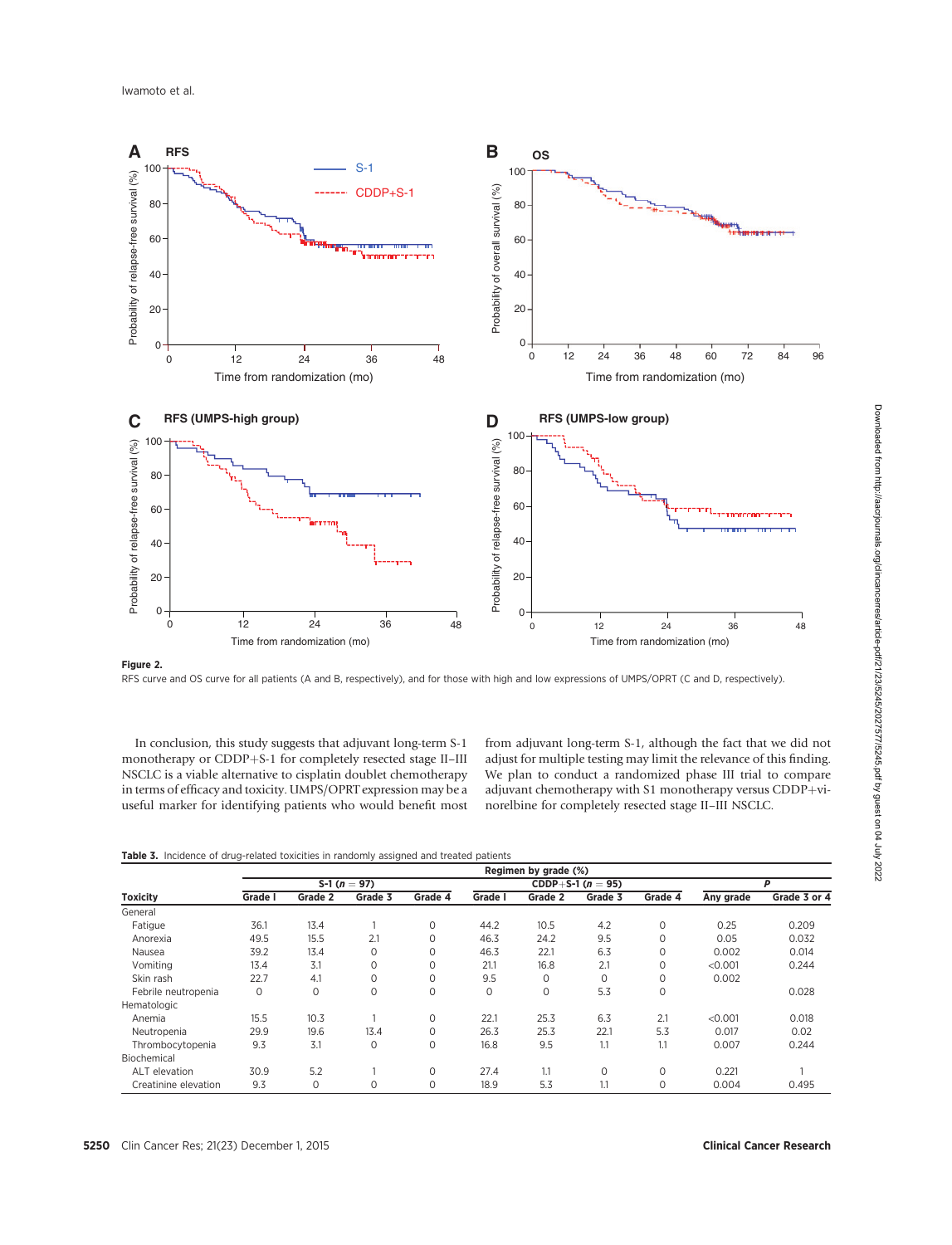

## Figure 3.

A, expression of UMPS in mock- and UMPS-transfected A549 cells. Extracts of A549/mock and A549/UMPS cells were prepared, and 20 mg of cellular protein was loaded per lane. Proteins were separated by SDS-PAGE and immunoblotting using an anti-UMPS antibody. B, in vitro growth inhibition of 5-FU. Cells were treated with the indicated concentrations of 5-FU for 72 hours, and cell viability was tested by crystal violet staining. The 50% inhibition (IC50) values of 5-FU against the A549/mock and A549/UMPS cells were 1.385 and 0.043 mmol/L, respectively. C, changes in tumor volume (left) and body weight (right) after administration of TS-1 and 5-FU in mice bearing A549/mock cells (top) and A549/UMPS tumors (bottom). A549/mock and A549/UMPS cells (5 x 10<sup>6</sup> cells/mouse) were inoculated s.c. into the flanks of BALB/cA nude mice. TS-1 was administered orally 5 days per week for 4 weeks at doses of 5 and 8.3 mg/kg. 5-FU was administered intraperitoneally 5 days per week for 4 weeks at doses of 10 and 20 mg/kg. Tumor volume (TV, expressed in mm<sup>3</sup>) was calculated using the following equation: TV = (length  $\times$  width<sup>2</sup>)/2. Data, mean  $\pm$  SD,  $n=5$ .

#### Disclosure of Potential Conflicts of Interest

T. Mitsudomi reports receiving a commercial research grant and speakers bureau honoraria from Taiho Pharmaceutical. T. Yamanaka, H. Yoshioka, and T. Kawaguchi report receiving speakers bureau honoraria from Taiho Pharmaceutical. Y. Ichinose reports receiving a commercial research grant and speakers bureau honoraria from and is a consultant/advisory board member for Taiho Pharmaceutical. M. Okada reports receiving commercial research support from Taiho Pharmaceutical. K. Nakagawa reports receiving a commercial research grant and other research support from Taiho Pharmaceutical. No potential conflicts of interest were disclosed by the other authors.

#### Authors' Contributions

#### Conception and design: Y. Iwamoto, T. Mitsudomi, T. Yamanaka, I. Yoshino, H. Saka, K. Nakagawa, K. Nishio

Development of methodology: Y. Iwamoto, K. Nishio

Acquisition of data (provided animals, acquired and managed patients, provided facilities, etc.): Y. Iwamoto, T. Mitsudomi, K. Sakai, H. Yoshioka, M. Takahama, M. Yoshimura, I. Yoshino, S. Sugawara, T. Kawaguchi, T. Takahashi, M. Ohta, Y. Ichinose, S. Atagi, M. Okada, H. Saka

Analysis and interpretation of data (e.g., statistical analysis, biostatistics, computational analysis): Y. Iwamoto, T. Mitsudomi, T. Yamanaka, H. Yoshioka, M. Yoshimura, S. Sugawara, M. Okada, K. Nishio

Writing, review, and/or revision of the manuscript: Y. Iwamoto, T. Mitsudomi, T. Yamanaka, H. Yoshioka, I. Yoshino, M. Takeda, S. Sugawara, Y. Ichinose, S. Atagi, K. Nakagawa

Administrative, technical, or material support (i.e., reporting or organizing data, constructing databases): Y. Iwamoto, S. Atagi, K. Nakagawa, Y. Nakanishi Study supervision: Y. Iwamoto, T. Mitsudomi, H. Saka, K. Nakagawa, Y. Nakanishi, K. Nishio

#### Acknowledgments

The authors thank the patients who participated in this study and their families; Drs. Shinichiro Nakamura and Tokuzou Arao, Seiko Tanaka, and other staff members of the WJOG Data Center for their help with data management.

#### Grant Support

This work was supported by the West Japan Oncology Group. The costs of publication of this article were defrayed in part by the payment of

page charges. This article must therefore be hereby marked advertisement in accordance with 18 U.S.C. Section 1734 solely to indicate this fact.

Received December 11, 2014; revised June 12, 2015; accepted July 12, 2015; published OnlineFirst August 7, 2015.